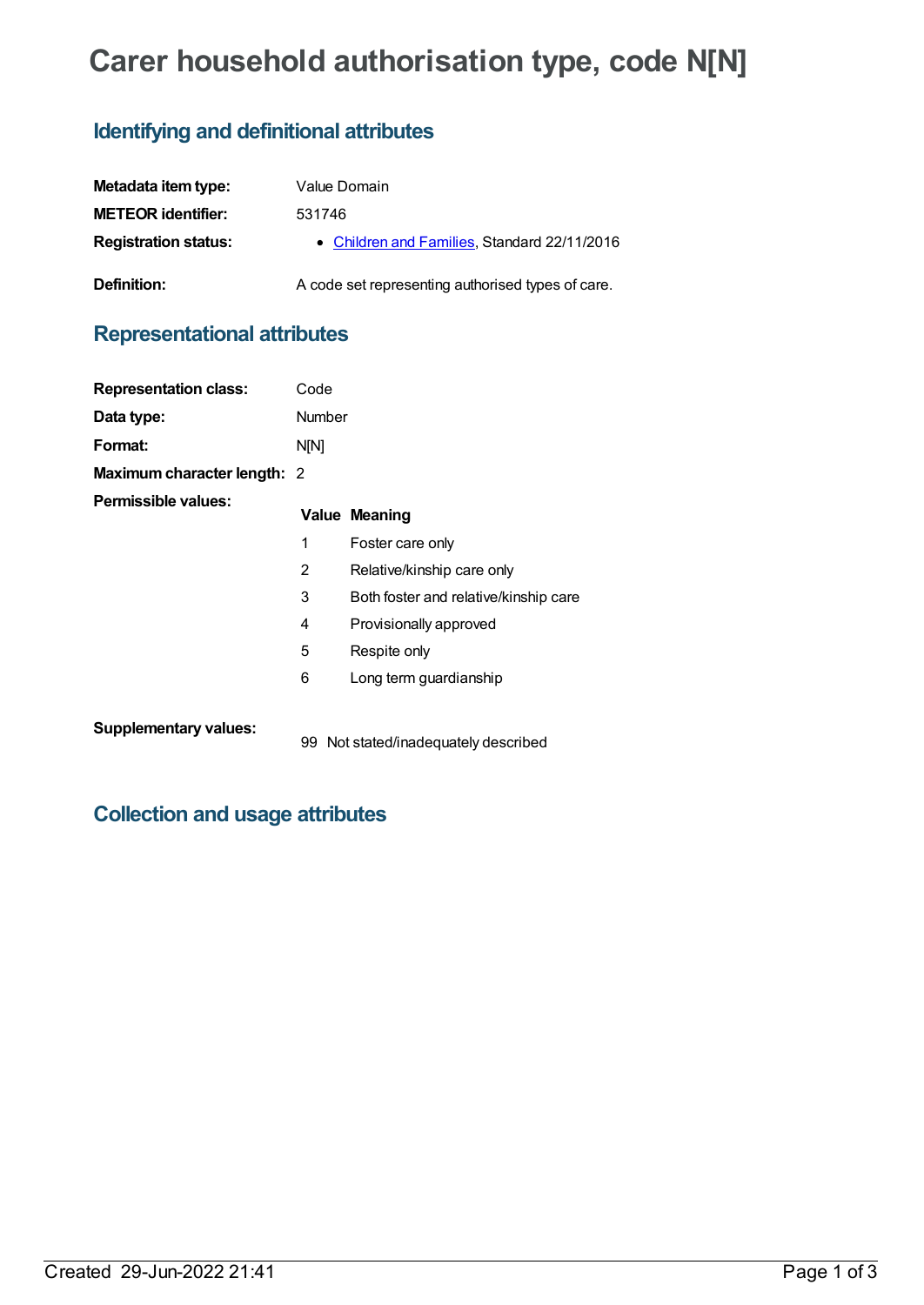#### **Guide for use:** CODE 1 Foster care only

Carers who have been screened/authorised only for the purpose of having a foster child placed with them. Foster care is where the carer is authorised and reimbursed (or was offered but declined reimbursement) by the state/territory and supported by an approved agency. There are varying degrees of reimbursement made to foster carers.

CODE 2 Relative/kinship care only

Carers who have been screened/authorised only for the purpose of having relative(s)/kin placed with them. Relative/kinship care is where the caregiver is a relative (other than parents), considered to be family or a close friend, or is a member of the child or young person's community (in accordance with their culture) who is reimbursed (or who has been offered but declined reimbursement) by the state/ territory for the care of the child. For Aboriginal and Torres Strait Islander children, a kinship carer may be another Indigenous person who is a member of their community, a compatible community or from the same language group.

CODE 3 Both foster and relative/kinship care

Carers who have been screened/authorised for the purpose of having foster children and relatives/kin placed with them.

CODE 4 Provisionally approved

Households that have received provisional authorisation (which may be in order to facilitate a placement), whilst formal approval/registration is being finalised. This code should only be used if the type of provisional authorisation is not recorded until the approval/registration process is finalised.

CODE 5 Respite only

Respite care is a form of out-of-home care that is used to provide short-term accommodation for children and young people where the intention is for the child to return to their prior place of residence. Respite placements include:

Respite from birth family, where a child is placed in out-of-home care on a temporary basis for reasons other than child protection (e.g. the child's parents are ill or unable to care for them on a temporary basis; or as a family support mechanism to prevent entry into full time care, as part of the reunification process, as a shared cared arrangement)

Respite from placement, where a child spends regular, short and agreed periods of time with another carer other than their primary carer.

CODE 6 Long term guardianship

Carers who have been screened/authorised only for the purpose of having a child placed with them under a permanent care order and/or other order where parental responsibility is transferred to a third party.

CODE 99 Not stated/inadequately described

Is used when the authorisation type is not recorded or is unknown.

#### **Source and reference attributes**

| <b>Submitting organisation:</b> | Australian Institute of Health and Welfare |
|---------------------------------|--------------------------------------------|
| Steward:                        | Australian Institute of Health and Welfare |